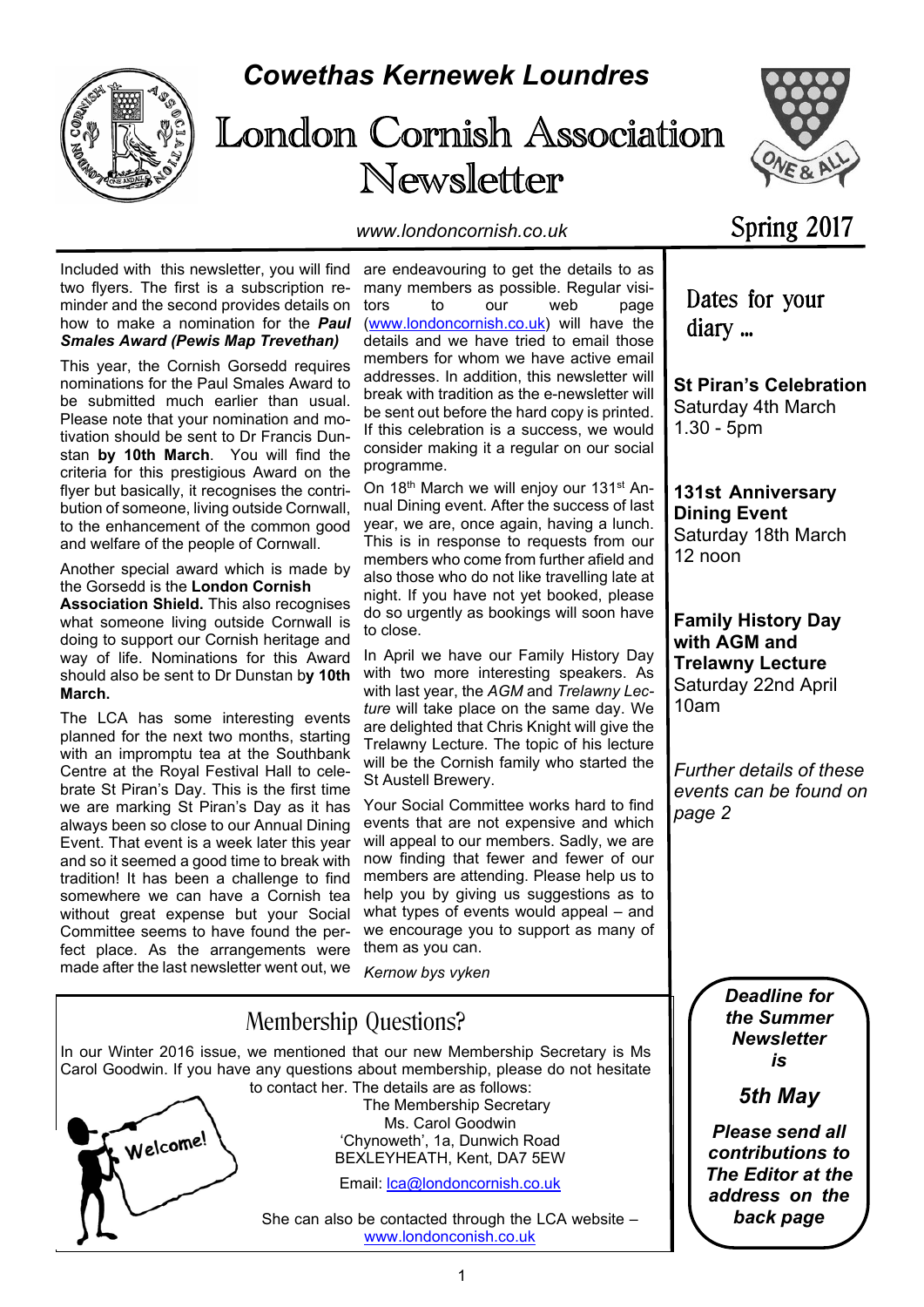## Forthcoming events

### *A warm welcome is extended to non-members who would like to attend any of the London Cornish Association events.*

*From time to time we are able to organise events at fairly short notice. Because of the timing, it may not always be possible to include the information in a newsletter. For members for whom we have a current email address, we will endeavour to let you know. However, to ensure you do not miss out on our news, please do keep an eye on the LCA website - www.londoncornish.co.uk*

Quick notice of an impromptu event...

St Piran's Day Celebration

*Join us for a celebratory toast and a taste of Cornwall to mark this special day.*

**WHEN;**

March 4, 2017 @ 1:30 pm - 5:00 pm

**WHERE:**

Level 5 South Bank Centre, Royal Festival Hall Belvedere Rd Lambeth, London SE18XX

*Any member or guest is welcome to join us. If you would like to come along, please contact Carol Goodwin to book a place*

**CONTACT**

Carol Goodwin

Email: chynoweth@hotmail.co.uk Phone 07889 178891

*Getting there:* The nearest tube stations are Waterloo and Embankment (on North side of River Thames.). Mainline Stations:Waterloo or Waterloo East or Charing Cross (again on North side of River Thames).

### 131 Anniversary Dining Event

### **Amba Hotel (previously the Thistle Hotel), Marble Arch**

**18th March 2017**

As last year's Event was such a success, we are continuing with a Luncheon in 2017. This Event replaces our traditional Annual Dinner, in response to requests from several members who find it challenging to be out late at night and would prefer a lunchtime gathering.

The event will begin with a reception in the Marylebone Room at 12.00 with lunch following at 13.00 in the Bond Street Room.

**Principal Speaker:** 

*Principal Guest:* **The Mayor of Helston**

*Secretary London Cornish Pilot Gig Association*

### Menu

Roasted Tomato Soup with Creme Fraiche and Tarragon

 $\sim$ 

Slow Braised Beef Blade, Horseradish Mash, Butter Spinach And Red Wine Jus  $~\sim$ 00 $~\sim$ 

Apple and Blueberry Crumble with Creme Anglaise

### **Vegetarian Choice:**

Roast Butternut Squash, Beetroat And Quinoa Warm Salad

**PRICE: £37.50 per person**

Come and join us for a good meal and some Cornish camaraderie

A BOOKING FORM can be downloaded from the LCA website: lca@londoncornish.co.uk OR

Phone Carol Goodwin - 0208 303 9054

**Don't Delay...** Bookings close soon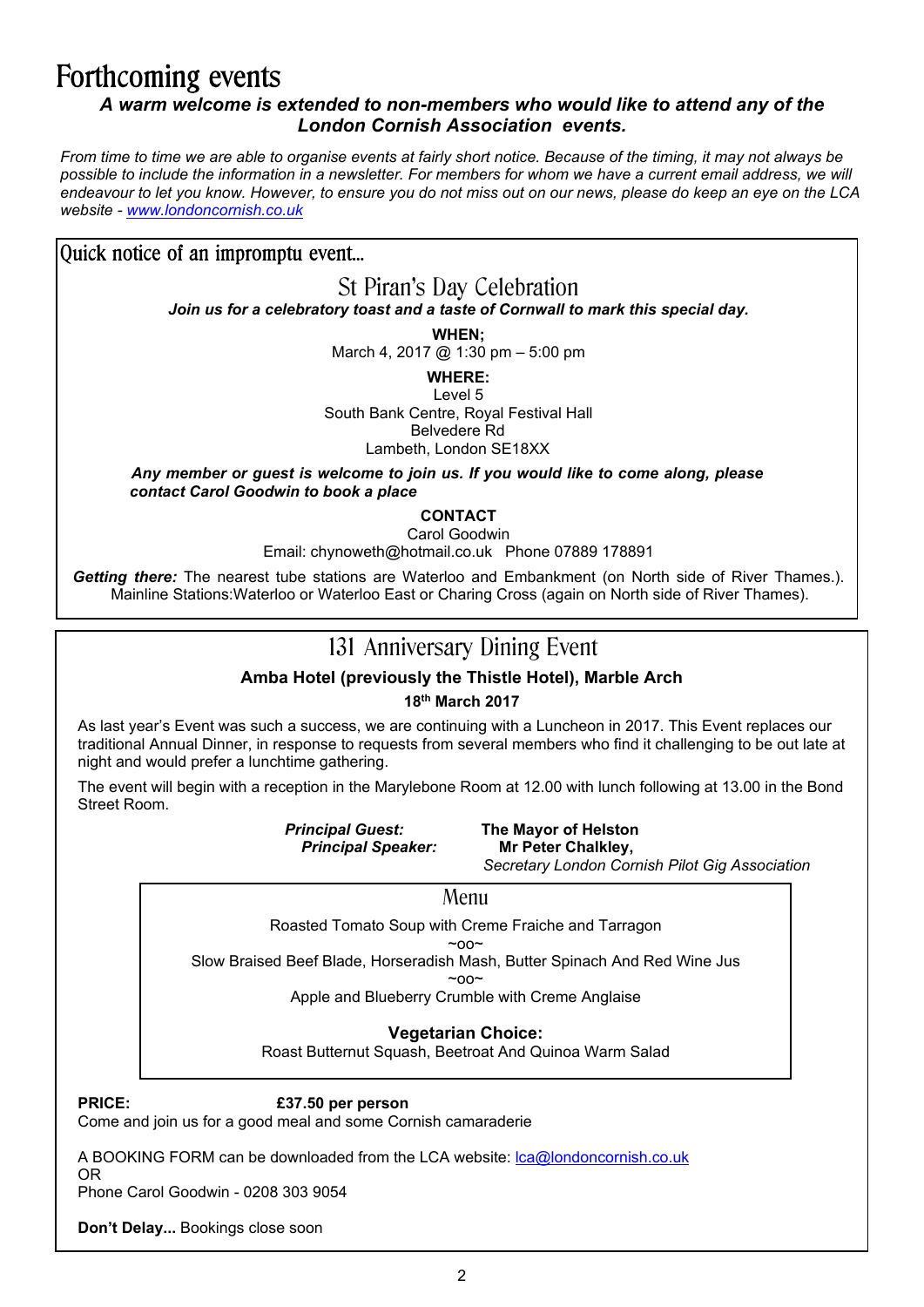**LONDON CORNISH ASSOCIATION**

### **FAMILY HISTORY DAY Saturday, 22nd April 2017**

#### *Speakers:*

### THE TRELAWNY LECTURE **Mr Chris Knight**  *'The Founding Family of St Austell Brewery - The Hicks'*

As Curator and PR Manager, Chris Knight looks after the archives and heritage of St Austell Brewery, one of the oldest companies in Cornwall. Having got a real flavour of the company after attending school next door to it, Chris moved away from Cornwall to pursue a career in journalism and PR in London before returning to teach History and delve into the social and industrial past of his homeland. His role at the Brewery allows Chris to indulge his passion for storytelling and the past - and sample some wonderful, award-winning ales along the way! His talk focuses upon the development of the Brewery and that of its founding family – the Hicks.

#### **Dr Colin R Chapman**  *'Family History from Education Records'*

Colin Chapman is a life Vice-President of the Federation of Family History Societies, has authored fourteen genealogical books and is the originator of the three letter Chapman County Codes for counties of the British Isles which formed the basis for the British Standard, and now International Standard ISO-3166. His talk covers an historical description of education provision and its associated records. He looks at surviving records, such as student admissions and attendance, teacher's log books, reports and managers' and governors meetings, which are of relevance to the family historian and identifies where they may be found.

### **Venue**:

Bloomsbury Central Baptist Church 235 Shaftesbury Avenue London WC2H 8EP (nearest underground stations Holborn or Tottenham Court Road)

### **Time:**

10am to  $\overline{4.30}$ pm [Please note that there will be a short AGM for LCA members during the lunch break]

**Fee**: £15 for members (including LCA-affiliated societies and Cornwall Family History Society). £20 for non-members. This includes tea or coffee, pasty & saffron cake lunch and cream tea. Vegetarian pasties can be provided *if ordered in advance*.

#### **Contact:**

For booking or further information: Gill Penny (g.n.penny@btinternet.com; Tel: 01908 316317) Carol Goodwin (Chynoweth@hotmail.co.uk)

## News of Past Events

### **Visit to the Geffrye Museum**

We were fortunate to be able to organise, at quite short notice, a visit to the Geffrye Museum in December. Thirteen members gathered to explore this fascinating museum which looks at the English home from 1600 to the present day.

The museum, in Shoreditch is located in almshouses which date back to 1714. They were the result of a bequest by Cornishman Sir Robert Geffrye who was born at Landrake. He was just 16 when he came to London to

Master of the Worshipful Company of Ironmongers on two occasions, become Sheriff of London in 1674 and Lord Mayor of London in 1685. He was knighted in 1673.

Geffrye wanted almshouses built to provide for *'poor people of good character over the age of fifty-six'*, mainly widows of ironmongers and they continued to be used for this purpose for almost 200 years.

Although most of the almshouses are now used for the museum's displays, a couple have been retained as they originally were. These are only open from time to time and, as luck would have it, the day we visited was one of these occasions.

work. His long and successful career saw him serve as while others went on guided tours but everyone met in the Some of us went off to look at the interesting displays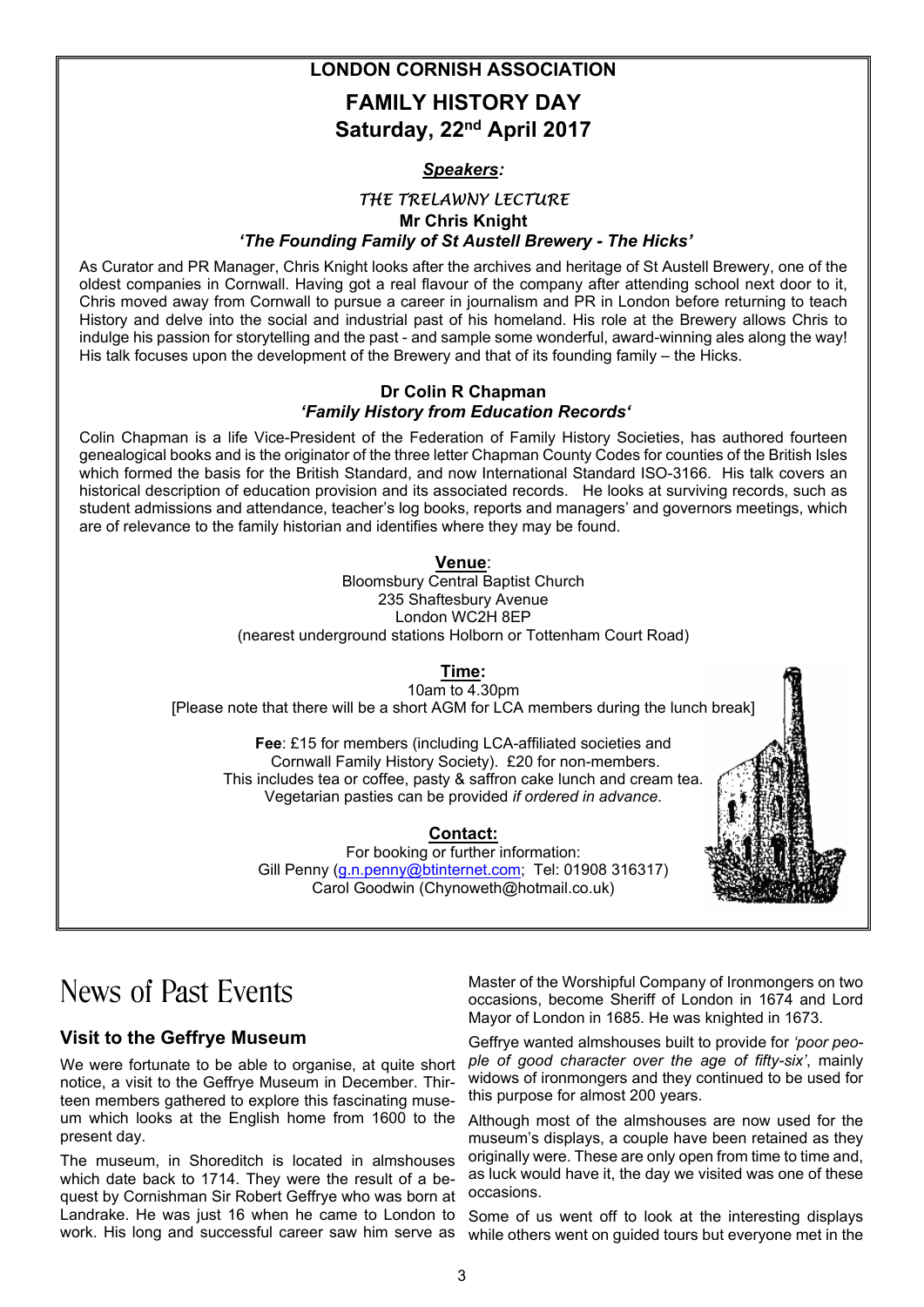café for a delicious lunch before either returning to the displays or going home. A really good day out, for which we thank organiser, Jackie Trembath.



*Inside one of the almshouses*



*Statue of Cornishman Robert Geffrye at the Geffrye Museum*

### **New Year's Lunch**

It has now almost become a tradition for the LCA to meet at Penderel's Oak in Holborn for its annual New Year's Lunch. On a cold morning in early January, 23 members and friends gathered for this year's lunch. It was a very special get-together with everyone relaxing over some delicious pub food while catching up on news. It must have been a successful event as the stragglers were still there about 4 hours later!





CORNWALL INTERNATIONAL<br>MALE CHORAL *festival* 27th April - 1st May 2017

The Eighth Festival is fast approaching and sixty choirs of all ages and nationalities will be performing this year. Choirs from overseas include Harmonie Bernbach (Germany), Manifestum (Finland), Vocal Six (Sweden), Gentlemen Singers (Czech Republic), St Petersburg Boys choir, Grass Valley (with Cornish connections) from California and the Melbourne Welsh Choir from Australia.

Six Welsh choirs will be coming and there will be one from Scotland and fourteen from elsewhere in the UK. They will be welcomed and joined in concerts by over thirty Cornish choirs.

The Festival opens with a concert at the Truro Cathedral on Thursday 27 April.

International Gala concerts will take place at the Hall for Cornwall on 29 April & 1 May and there will be a youth concert at HFC on Sunday 30 April.

This year's Festival will see the largest Choir Competition in our fourteen year history.

Cornwall will be centre stage when 2000 singers of all ages and nationalities converge to entertain an estimated 45,000 people in theatres, churches, tourist attractions and castles from Land's End to Saltash.

Over the five day period nineteen concerts will take place in many Cornish towns so there will be plenty of opport nities to enjoy a local concert hosted by a Cornish choir and supported by other choirs from the UK and overseas.

 $\overline{\phantom{a}}$  , where the contract of the contract of the contract of the contract of the contract of the contract of the contract of the contract of the contract of the contract of the contract of the contract of the contr

Tickets for the concerts are now on sale. You can find the full programme and purchase tickets on the Festival website: http://www.cimvcf.org.uk/

If you do not have access to the internet and would like more information or find out where to get tickets, contact the

*Festival Registered Office Peat House, Newham Rd, TRURO, TR1 2DP*

### Trelawny Shout - 5th March

For the third year running, people around Cornwall will be gathering in pubs to take part in the 2017 Trelawny Shout on St Piran's Day, 5th March. What makes this event special is that it is a time when everyone across the county can join in a mass singing of the Cornish anthem 'Trelawny' at 9pm.

The Cornwall Community Foundation, with the support of the St Austell Brewery, organised the first Shout in 2015 and it has grown year by year. The CCF supports projects in every village and community in Cornwall and this event provides an opportunity to raise funds to continue this work.

Although these events target pubs in Cornwall, there seems no reason why people beyond the Tamar can't celebrate their Saint's day with their own event. If you are involved in a Shout, in Cornwall or beyond, please do let us know – and possibly even send us a photo-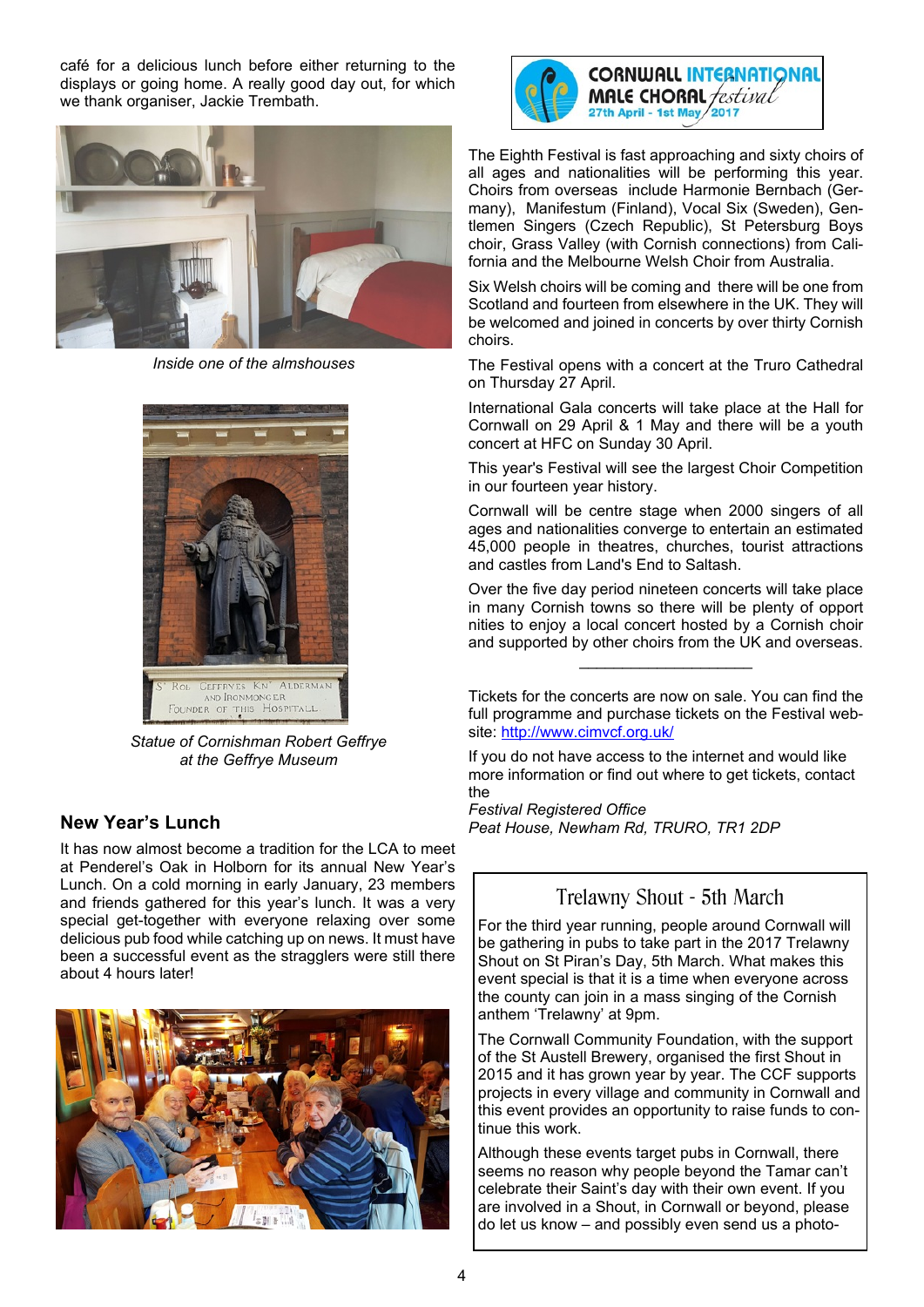### A Policeman's Lot... William Henry Beare, Cornwall's Deputy Chief Constable 1902 to 1910

My interest in this 'Cornish' ancestor, my great grandfather, was stimulated when my brother gave me a framed copy of the *Falmouth Packet* newspaper article of 18 October 1902, announcing our great grandfather's promotion to the exalted position of DCC, together with two photos of the great man; one depicting him outside the old Bodmin police station in Pound Lane, and the other showing him with his family in the garden of their home next door.



Superintendent W. H. Beare. Deputy Chief Constable, with his horse and carriage.

*On duty - outside Old Bodmin Police Station*

Having referred to him as 'Cornish', I should confess that he was actually born in 1842 in Tetcott, Devon, a few miles from the Cornish border. He was the son of John Shepherd Beare and Frances Down, who had met one another whilst in service on a farm in North Tamerton, Cornwall.

Although William had worked as a Labourer until his early twenties, we do not know why he made the decision to journey to Bodmin to enlist as a Cornish County Policeman, rather than to Exeter to serve within his 'home' county. Maybe the county borders were ill defined at that point and he felt more 'Cornish' than 'Devonian' or possibly, as he was living in North Petherwim, Cornwall, it was an easier route for 'hitching a ride'.

His record of service in the Cornwall Constabulary Force (available at the Cornwall Records Office) shows that he was sworn as a Constable on 8 December 1864, served throughout the county at Bodmin, Helston, Truro and Falmouth and held the ranks of Sergeant, Inspector and Superintendent. Along the way he married Mary Byers, a native of Bodmin, and had six children, one of whom was Elizabeth (my grandmother).

The aforementioned newspaper article refers to an interview given by William at the time of his promotion to DCC, summarising his police career up to that point. He was described as a conscientious yet zealous officer, who made both enemies and supporters alike. Apparently he was a stickler for discipline and expected strict compliance with the law. This was highlighted by his belief that all licensed innkeepers should be personally responsible for the behaviour of their clientele while on the premises and

not the police. This strong stance of his seems to have brought about a marked decrease in drunkenness in Falmouth during his three years there as the area superintendent (99 fewer cases over that period!). His successes, during the 38 years to that date, ranged from arresting burglars to convicting murderers and even included breaking up a band of poultry and sheep stealers, who had plied their unlawful business with impunity for far too long! The reporter concluded the article by saying that '*Mr Beare has the honour and great credit of being the first member of the Cornwall Constabulary to rise from the ranks to the post of DCC which is the highest position obtainable by members of the Force*' (the Chiefs at that time being either retired military officers or persons of similar standing appointed from outside the Police).

More accolades were to be heaped on my conscientious forbear, when in 1909 he became one of the country's first recipients of the newly created Kings Police Medal (*for distinguished service*). He was to retire in 1910 and died in 1913. We found his grave in Bodmin's Old Town Cemetery, where the headstone is in the unusual shape of a Constable's helmet.

A truly remarkable man and one whom I am sure would have been extremely proud to have known that, some 50 years after his death, both his great grandson (my brother Roger) and his great grandson-in-law (my husband) were to become career police officers and would both achieve the rank of Superintendent, even if that, in the modern police force, did not equate to Deputy Chief Constable!

*Pauline Pearce*



*Superintendent Beare and his family outside their home next door to the Old Bodmin Police Station.*

#### **Policing in Cornwall**

If you would like to know more about the history of policing in Cornwall, and in particular, the Scilly Isles, you might be interested in a new book by Roger Jacob entitled '*Scillybeat'*.The book provides an insight into the sort of policing challenges which would have been faced by policemen like William Beare.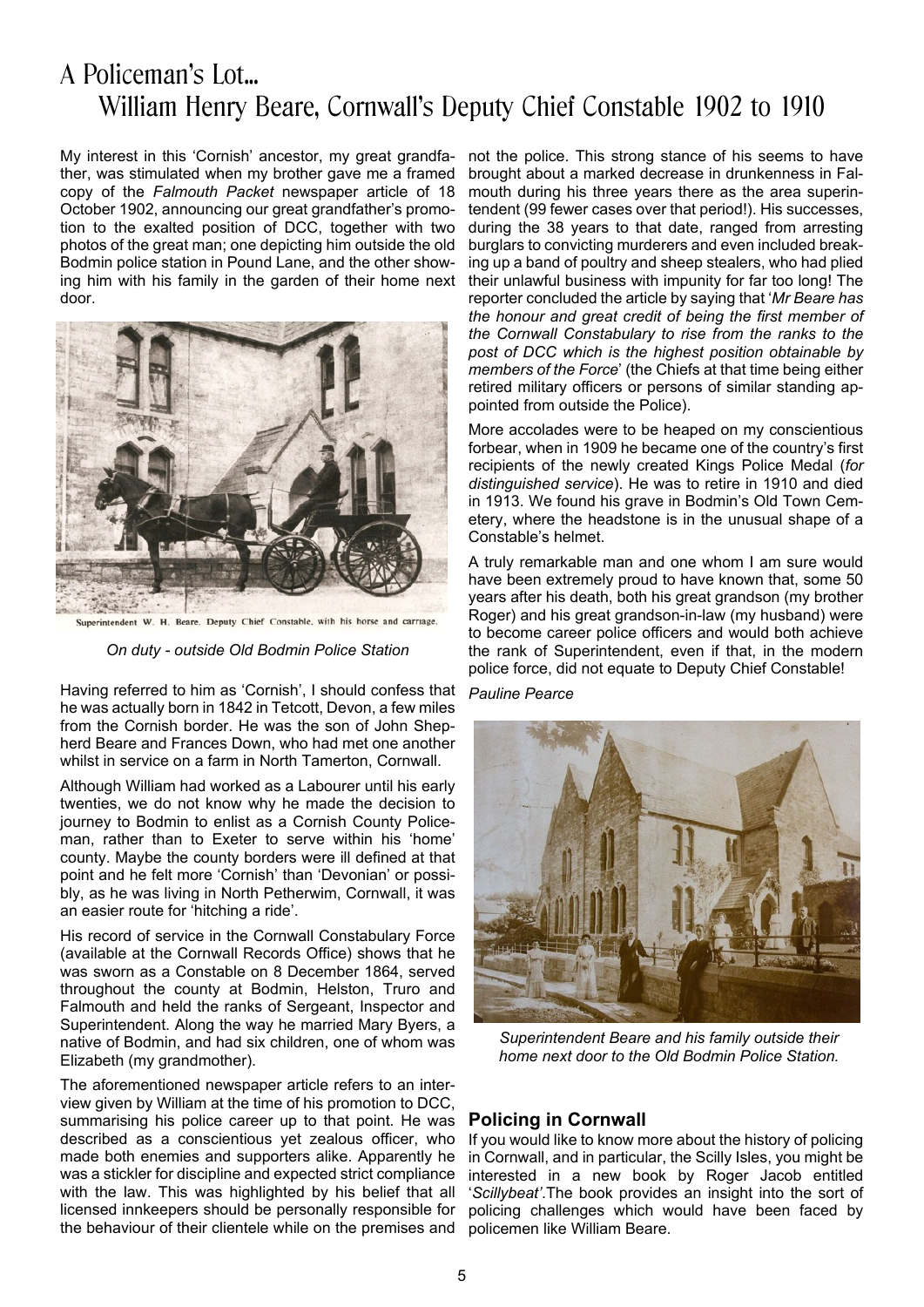Roger Jacob's long association with the Isles of Scilly began in 1966, when he arrived on St Mary's for a sixmonth posting as a fledgling police constable. He grew to know the islands intimately and he has penned this memoir as a heartfelt tribute to the Scillonian community he loves. Memories of living and working in the Scillies are interspersed with stories of his other life experiences throughout Cornwall and Devon until his retirement as chief inspector in 1995.

The book's details are as follows: *Scillybeat: Memoirs of a Scilly Copper* by Roger Jacob ISBN: 978-1526202291 It is available in bookshops and on Amazon.

 $\overline{\phantom{a}}$  , which is a set of the set of the set of the set of the set of the set of the set of the set of the set of the set of the set of the set of the set of the set of the set of the set of the set of the set of th

### Calling all Poldark fans...

If, like so many of us, you were glued to the TV when the last two Poldark series were on, you might like to know more about the locations used during filming. If so, have a look at the following website which includes a map, lovely photographs and descriptions of how the location was used. Even if you are not a fan, you will enjoy the photos, so do have a look.

http://www.pixxcell.com/story/the-poldark-tour-of-cornwall

*And, a further treat for Poldark fans at the Royal Cornwall Museum...*

#### **Poldark – an exhibition of 18th century objects, combined with special images from the hit tv series**

An exhibition combining historical objects and 'stills' from the current Poldark TV series go on display at the Royal Cornwall Museum from 6th February 2017 and will run until February 2018.

The exhibition has been made possible by the generous support of Poldark TV production company, Mammoth Screen, and the support of Andrew Graham, son of Poldark author Winston Graham. Andrew is an executor of his father's literary estate and a consultant on the TV series starring Aidan Turner.

The exhibition illustrates many aspects of Cornish life during the Poldark era and reveals some of the history behind the Poldark novels.

Andrew Graham said; ' want visitors to the museum to see an authentic blend of historical objects from the 1800s but with a twist.'

'I also wanted to acknowledge my father's unique relationship with the Museum, where he left many of his original notebooks, showing his novels written in long hand, as well as the typewriter on which he wrote to his many fans.

The museum also runs the Winston Graham Literary Prize with a £3,000 prize fund for the winning entry. This year's deadline is 1st June 2017.

### Give Cornish Hedging a Go!

Cornish hedges are a special feature of the countryside south of the Tamar. The earliest examples date back to the Neolithic period while some of those still in existence date from the the Bronze and Iron ages as well as the Medieval period and the mining boom periods of the 18th and 19th centuries. It is estimated that there are about 30 000 miles of hedges today.

Hedges have two faces of stone with a soil-filled gap between. Some bushes may be deliberately planted in the soil but a rich variety of flora develops naturally over the lifespan of the wall, often completely covering the stones.

With their variety of foliage, hedges play an important environmental role, providing the county's largest seminatural wildlife habitat, a haven for small animals and insects. According to the Cornish Hedges website, *'An estimated ten thousand species of insects can be supported by the floral and habitat diversity in Cornwall's hedges. This brings mammals, birds and reptiles to forage and to hide their homes and nests in the greenery and stony crevices.'*

The way hedges are built, slightly wider at the bottom than the top, makes them very stable and most of them last for a very long time. However, tree roots, burrowing rabbits, the weather and people take their toll and the hedges need repairing.

If you have ever dreamed of working on hedges, you may now have a chance as the National Trust is looking for volunteers to assist with repair work:

#### *Pentire Head*

 $11<sup>th</sup>$  March  $10.00 - 15.00$ *Booking details* - Call 01208 863821 Find more information at: https://www.nationaltrust.org.uk/events/942544de-2b1c-4855-8277-d64938d935d4/pages/details

#### *Barras Nose near Tintagel*

13th May 10.00 – 15.00 *Booking details* - Call 01208 863821 https://www.nationaltrust.org.uk/events/793f6f47-74e9- 4e8b-af0e-45072af58530/pages/details

Find out more about Cornish hedges by visiting the website of the Cornish Hedges website http://www.cornishhedges.co.uk/



*Cornish hedge near Tintagel*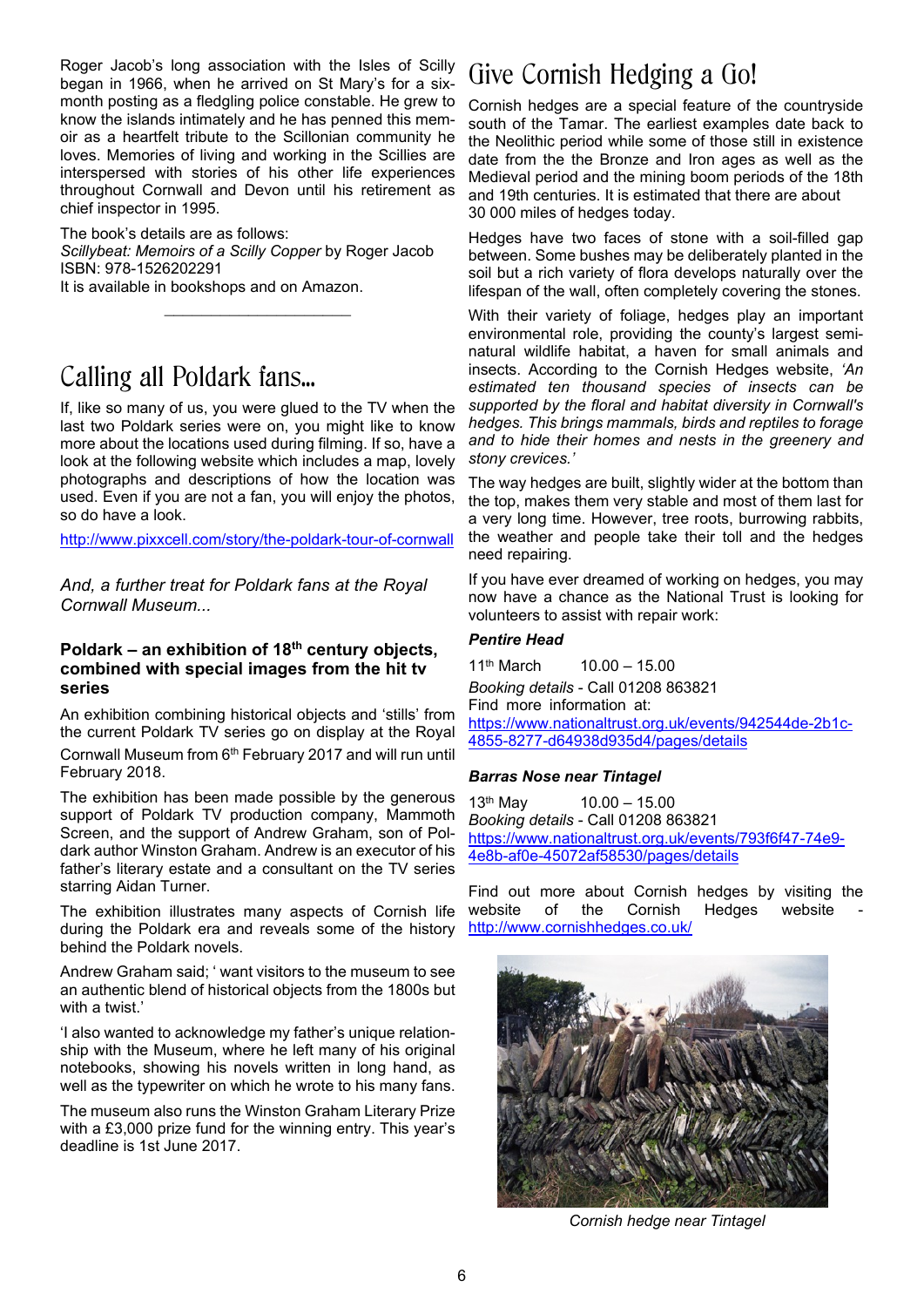## There's more than just tulips in Amsterdam

Some time ago, member Graham Pearce put a plea in his painted gables on the houses across the water that I *Mem Sec Meanderings* for people to let him know of any Cornish links they encounter on their travels. On trips to South Africa I have come across those things which are typically found in different parts of the world where Cousin Jacks have gone – such as street names and the names of towns or districts and in Cape Town, even a *Penzance Vet Clinic.* These types of things are not unexpected, but in the past couple of months I have made two exciting discoveries much closer to home – in the Netherlands.

### **A Cornish link to an Amsterdam canal house?**

Last Christmas, my family and I had the privilege of spending a couple of days at the top of an old canal house on the Herengracht in Amsterdam. The views over the canal were amazing and it was while I was admiring the lovely

noticed one gable in particular - almost directly opposite us, was a painting of a shield with the word CORN-WALL printed on a diagonal scroll across it!

So far, I have not been able to establish why this picture is there. It appears that these gable paintings had 3 main functions - to create an attractive facade, to show what was being stored in the house or to identify the owner by, for example, showing the merchant's family shield. I have been pondering the meaning of this painting. Could it be the shield of a Cornishman trading in Amsterdam? Or that of a Dutch merchant with Cornish interests? How else could it be explained? I have drawn a blank but perhaps one of our readers will have some ideas as to who or what this painting refers.



### **Who needs a little Dutch boy to keep the sea at bay when a Cornish beam engine could do the job?**

As part of its series on *Great Canal Journeys* , channel 4 the entire lake had been drained – 800 million tons of recently showed Tim West and Prunella Scales exploring the canals of the Netherlands from the Kinderdijk to Amsterdam. In this programme they looked at the history of the canals and how the Dutch built them for transportation, irrigation and as a method of flood control (26% of the land is below sea level!). You can view it at http://www.channel4.com/programmes/great-canaljourneys/on-demand/63662-002

As they travelled from near the sea towards Amsterdam, the couple stopped off at Cruquius pumping station, one of the three pumping stations set up in the 1840s to drain the Haarlemmermeer (Haarlem Lake). This lake covered about 170 square kilometres, including the area where Schipol Airport now stands. The three engines at the pumping stations were so effective that within three years,

water!

And the Cornish connection? The engines used to pump the water at all three stations were Cornish, built by Harvey and Co in Hayle. What was special about the pump at the Curquius pumping station was that it had the largest cylinder ever built for a Cornish engine. Eight beams were connected to this cylinder, each driving a single pump.

Prior to the installation of the steam pumps, windmills had done most of the work, but these couldn't really cope with the volumes of water involved in draining the polders, especially after big storms. A special committee was formed to look at the feasibility of steam-powered drainage and after a visit to Cornwall, the members were convinced that Cornish pumps were reliable and efficient and were what was needed. They acknowledged, however, that the pumps would have to be adapted to cope with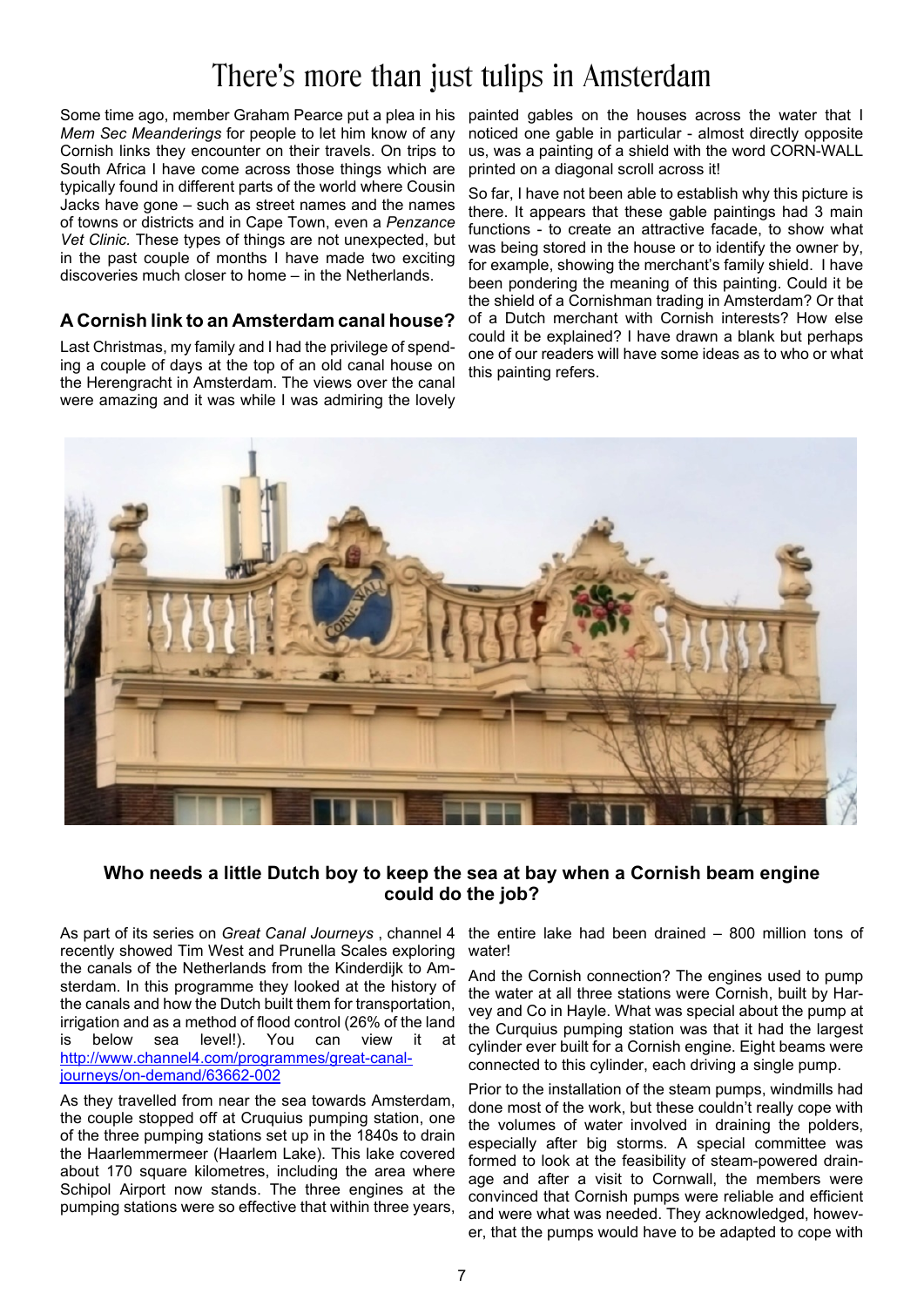the much larger volumes of water they would have to ments in the world. It was restored between 1985 and move compared to that normally dealt with in Cornish 2000 but is no longer steam operated. mines.

The Cruquius pump was taken out of service in 1932 and in 1933 was designated one of the first industrial monu-

The website of the Cruquius Museum is worth a visit. It includes both information and an animation of the working pump. The URL is:

http://www.cruquiusmuseum.nl/englishsite/engine.html



*Cruquius Pumping Station - showing some of the Cornish beam engines. (Photo: By Caspar - Own work, CC BY-SA 2.5, https://commons.wikimedia.org/w/index.php?curid=1181881)*

### Condolences

### **Philip Cannon**

It is with great sadness that we heard recently of the death of one of our long-standing members, Philip Cannon, who joined the LCA in October 1991.

Philip was born in Paris but moved to Cornwall with his family when he was six years old. He grew up in Falmouth where he attended the local grammar school.

He will be remembered as a composer of musical works ranging from choral to instrumental and orchestral to opera, which have been performed in venues as varied as King's College Chapel in Cambridge and La Chapelle Royale in Versailles. His music career started with violin and piano lessons at school and when he was 12, he began composing. His exceptional talents were recognised early and at 18, he was awarded a composition scholarship to the Royal College of Music where he studied under, amongst others, Ralph Vaughn Williams. In 1951, he won the *Octavia Travelling Scholarship*.

Philip's music career included a long period of teaching: he was a music lecturer at Sydney University between 1957 and 1959 after which he took up the post of professor of composition at the Royal College of Music, a position he held for 35 years.

His inspiring and successful musical career saw him receive many awards, including initiation as a Bard of the

Cornish Gorsedd in 1997 – with the appropriate name of *Gwryer Kessenyans* (Maker of Harmony)

We offer our condolences to his wife and daughter and to his many friends

### **Croydon Parsons**

We were also sorry to hear of the death of Croydon Parsons**,** one time President of the *Bournemouth Cornish Association*. He was an important and active member of Bournemouth and, apart from his 'official' roles was very involved in activities in the Association and beyond. With other BCA members, he participated in St Piran's Day events at Bodmin and, with his wonderful curly moustache and his build, made a perfect Father Christmas at Bournemouth's Christmas parties!

My first memories of Croydon were of him and other members of BCA performing Gilbert and Sullivan songs at Cuntelles Kernewek something many of us will remember with enjoyment. He had a dry sense of humour and was fun to sit and chat with. And, it is difficult to think of Croydon without his side-kick Gerran, his wonderful 'Cornish' Scottie dog who was always decked out in tartan at special events.

Croydon was a colourful character who will be missed. Our thoughts are with his wife Anne and to his many friends at Bournemouth and beyond.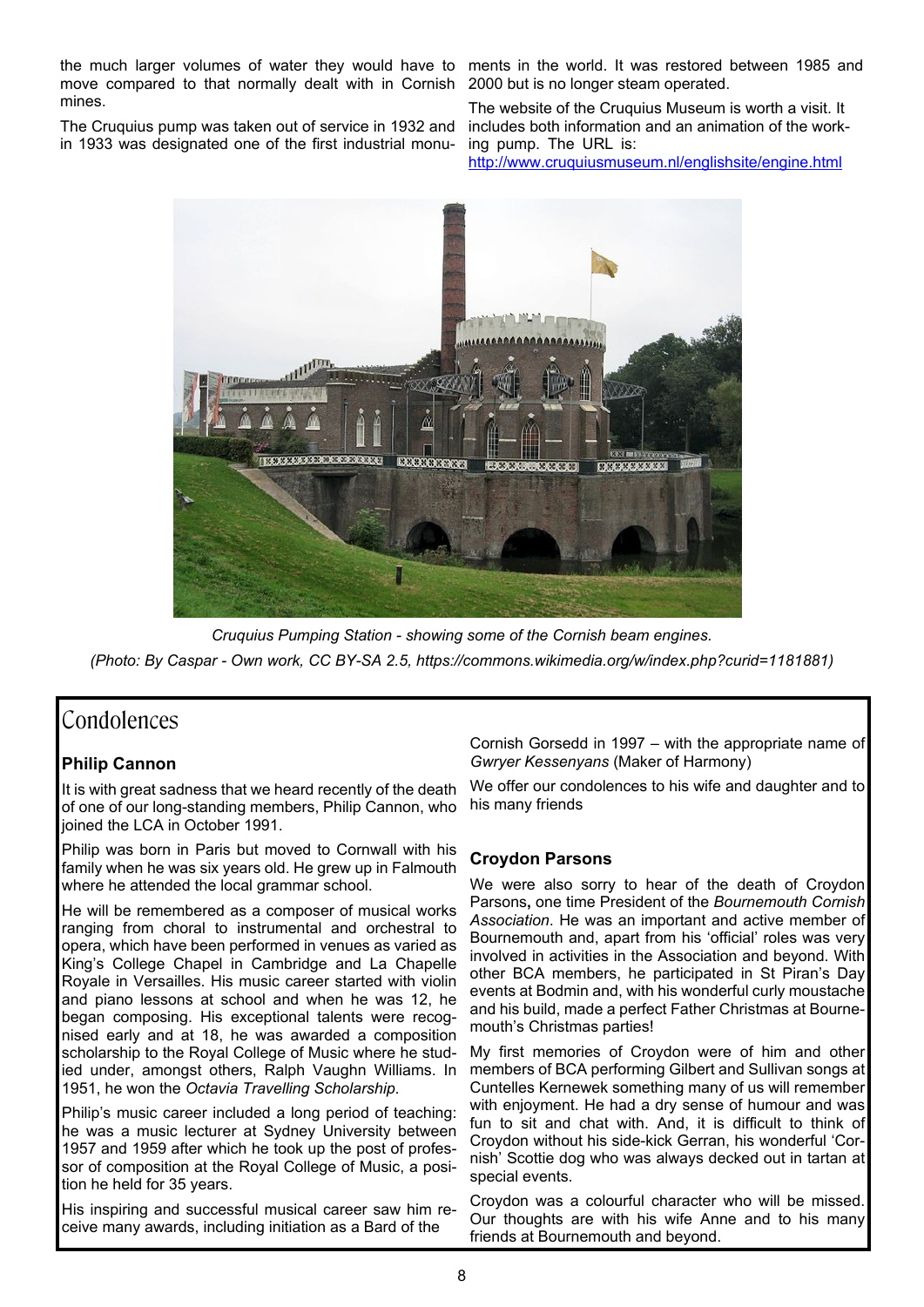## News from other Cornish Associations

### **UNITED STATES**

Planning for the 18th Gathering of the Cornish Cousins which will take place in Gold Hill, North Carolina in early November is well underway. Gold Hill is an early 19th century restored village which is reputedly haunted!

The theme of the weekend will be *'If Picks and Shovels Could Talk'*. It will outline the Cornish miners' part in the US movement from east to west. Some came with their families, some settled after the gold was mined, some moved on to continue the quest.

The programme for the Gathering will include workshops, tours of the area and *'As always, pasties and Cornish cream tea will figure strongly in the week-end.'*

Some members of the *Cornish American Heritage Society* recently completed a survey which looked at various aspects of their membership. The responses, which were collated by Tom Rushch, will be considered by the Committee as they look to the future of the society.

The most important reason given for joining the Society was genealogy and an incredible 86% of members are active users of the internet.

Like so many associations, the support for meetings is not great. Only 31% of respondents regularly attend meetings and only 37% attend special events. Some of this is attributed to difficulties with travel. Like so many other groups, it has become challenging to find leadership and volunteer resources and they are now focusing on finding new ways of doing things. These could include teleconferences and webinars on subjects of Cornish interest.

The *Cornish Society of Greater Milwaukee* held its picnic at Homestead Hollow in September. *'The weather was lovely and the surroundings were beautiful'...[and]... Tom Rowe's barbeque skills were fabulous.'* Fifteen members attended, almost half of whom had travelled over 50 miles.

The Society participated in the 2016 Folk Fair in November. This event, which is the oldest, largest indoor multicultural event in the country, had 'water' as its theme for 2016. There were 16 cultural displays featuring stories of water and congratulations go to the CSGM and the Welsh Club (who shared a booth) for being awarded first place for *Best Depiction of Culture*. Their display was framed by a castle and there were large colour photos of the ocean, rugged shorelines, fishing crews and sea life were included.

### **CANADA**

At their November meeting, two members of the *Toronto Cornish Association* gave presentations on '*Cornish names in the Greater Toronto Area'.* In her talk on Trethewey Drive, Ann Crichton Harris gave a detailed account of the Trethewey family, particularly of William G Trethewey who made a fortune in mining. He bought land to start a model farm where this road now runs. In 1910, the property became the location of the Toronto's first airplane flight, with French ace Count Jacques de Lesseps circling the city. (De Lesseps was the son of Ferdinand de

Lesseps, the French engineer who built the Suez Canal.) This was thought to be the first flight in Toronto.

For his talk, John Webb looked for a road which had a name which might relate to his or his wife Mary's family tree. His wife's maiden name was Tremayne and he focused on Tremain Road in Milton, Tremain being a variant of Tremayne. He guessed that this this road was named to recognize the Tremaine County Maps that had been produced in the 1850's and this proved to be correct. The county map phenomenon was introduced into eastern Canada by map-maker George C Tremaine. One of George's ancestors was Philip Tremaine who emigrated from Cornwall, probably Probus, around 1700.

There is another Tremayne Rd which is named after Rev. Francis Tremayne who came from Falmouth.

Another name in Mary's tree which has a link to a road is Cobbledick. Cobbledick Road is named after John Cobbledick who was born in Launcells and went to Ontario with his wife, Catherine in about 1842.

At their February meeting, members, will watch the movie *'Tin'* while in March they will hear the second part of the TCA Trilogy which covers the years 1904 to 1961.

### **AUSTRALIA**

After winning the *Festival and Events* category of the 2016 Yorke Peninsula Tourism Awards, the organisers of Kernewek Lowender have a lot to live up to as they plan for 2017. Planning for that event, which will be held in May, is well under way.

This year, the seminar will be very different. Instead of focusing on the usual themes of mining, public life, migration etc, the theme will be the role of music in Cornish life and the contributions Cornish people have made to the world of music. Speakers will come from Cornwall and around Australia and will consider Cornish carols, folk music, pub music, dancing, choral music, band music, music in chapel services etc. etc. The Grand Bard, Dr Merv Davey, who has a PhD relating to Cornish music and plays the Cornish will be attending the Festival.

In addition to the Seminar, there will be Dressing the Graves ceremonies, a Moonta street parade, a *'Meet the Cornish'* event with a pasty tea and concert, a village fair and a Heritage Church Service.

We look forward to hearing reports on this great event.

The members of the *Cornish Association of Victoria* have an interesting and varied programme in the coming months. In February Robyn Coates will give a talk on William Henry Nicholls while they will join with the Ballarat Branch to celebrate St Piran's Day at a gathering at *Carn Brea* at the Australian Catholic University. Future talks will focus on *Composing a Cornish Songline* and the *Crying the Neck* ceremony.

Although numbers at their Christmas function were down, members of the *Ballarat Branch* of the CAV had a good time. Members from Melbourne, Bendigo and Geelong joined in the festivities. The entertainment included a rendition of the Cornish story, *Thomasine Bonaventure* and the singing of Christmas carols.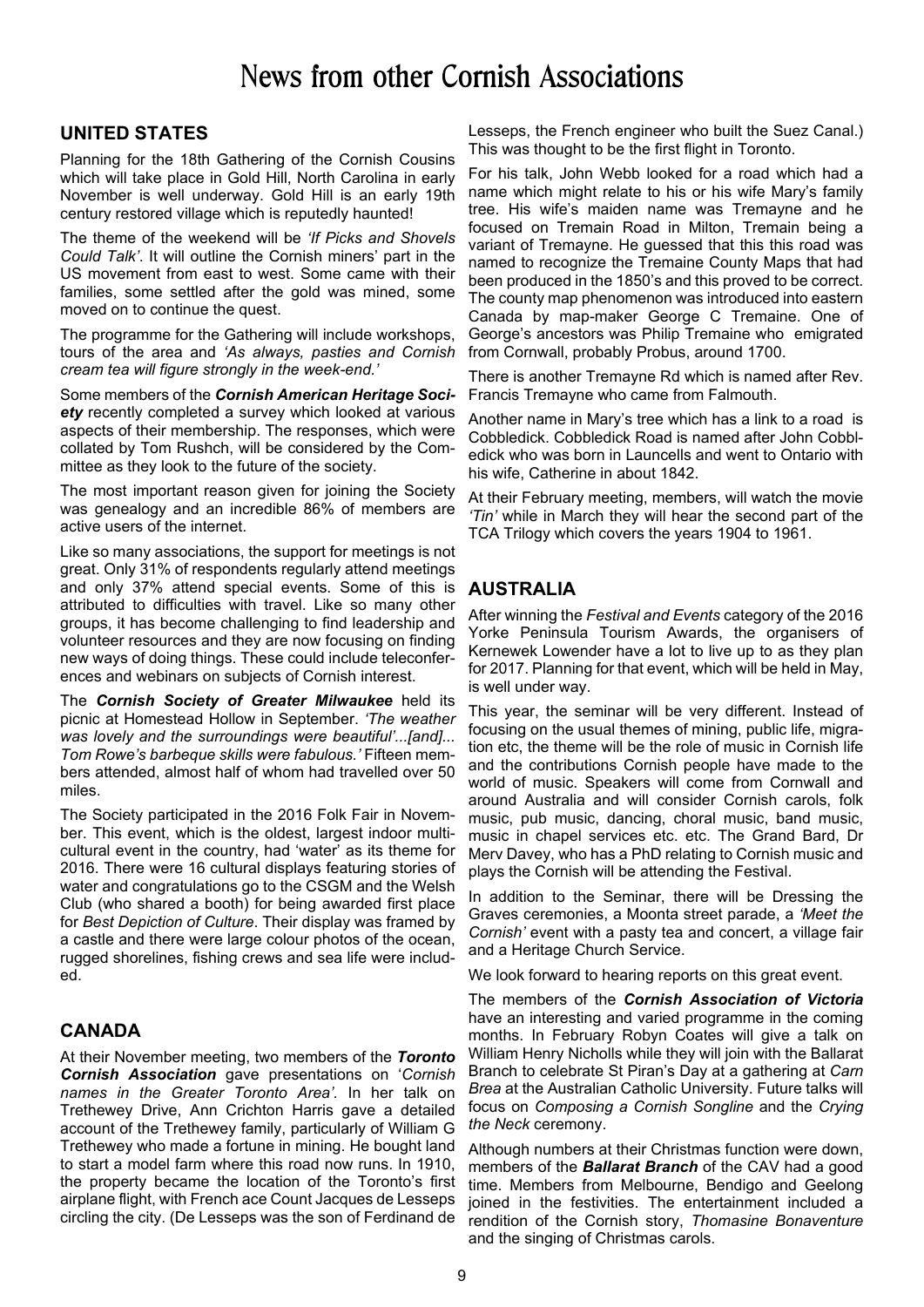Several members of the Branch joined with members of the *Bendigo Branch* at the Maldon Festival in January. Maldon was an important mining area and the organisers invited the Cornish group to attend as they wanted the festival to be a celebration and acknowledgement of the many ethnic groups which made up the early settlement of the district. Large numbers of Cornish miners were working there. The Branches took the opportunity of promoting the Cornish heritage.

The *Geelong Branch* of the CAV held its annual dinner in November with nearly 50 guests attending. The guest speaker at this event was Robyn Coates from the CAV. The subject of her talk was Cornish born school teacher, Thomas Curnow who prevented a potentially catastrophic train derailment. The train was carrying a contingent of police to Glenrowan on the night of the siege by the Kelly gang.

The Cornish Association of Queensland will celebrate St Piran's Day with a meal at the Yeronga Services Club.

After lunch, they will hold their AGM during which some important issues regarding the future of the CAQ will be discussed. Like so many Cornish associations, the CAQ if facing challenging times. Numbers are declining, mostly due to an aging membership, many of whom are suffering from ill health. This means that there are fewer people to do the work and support at events is dwindling.

The *Cornish Association of New South Wales* will hold a lunch to mark St Piran's Day. This will be combined with the Association's AGM. Those attending are encouraged to come in Cornish colours or tartan. After the meal, there will be time to chat and there may even be a quiz.

Congratulations are due to member Eileen Lyon who was awarded the Celtic Honour *of Duine Urramach* (Gaelic for *Noble Person*) at the Celtic Council Awards Dinner in October. The award was made in acknowledgement of her services to Celtic communities, especially her Malcolm Clan and the CANSW.

The *Southern Sons of Cornwall* will hold their AGM in February. Like other Associations, they are appealing for more people to step into the shoes of members of the Committee who are due to step down. Two key issues for discussion at the AGM will be the future of their library and the possibility of a Facebook page for the SSOC.

### **United Kingdom**

We offer our condolences to members of the *Bournemouth Cornish Association* on the recent death of Croydon Parsons who was one-time President of the Association. He will be greatly missed.

The Association meets monthly and has a series of enticing food-related events on their forthcoming programme – cream teas, pasties, fish and chips and a BBQ!

Sadly, *Torbay Cornish Association* is now faced with the same problems that are confronting so many Cornish Associations and affecting their viability. This means that there are now some difficult decisions to make. We have received the following report from Hon Sec of the TBC, Mary Watters:

 'At a Special General Meeting in January, members of Torbay Cornish Association voted to initiate proceedings towards its dissolution. After 42 years of comradeship we

have regrettably decided that, because of diminishing membership, the regular monthly meetings are no longer viable

A lunch for members is being planned for the spring by our founder member, Ena Hocking to whom we owe such gratitude. She held the Chairmanship for nine years, and, as Special Events Secretary, organised the annual dinner each year until 2015 – that is 41 years! She supervised the biennial Cuntelles Kernewek gatherings at the Livermead Cliff Hotel – the venue for our final lunch – back where we started!

Remaining funds will be shared between Cornish and local charities.

Memories of special occasions, of personalities and of the many supportive friends countrywide with whom we have shared our experiences of and our love for our homeland are very precious.

May I please ask those readers who know me to please let me have information on future events which I might be able to support.'

*Mary Watters – 44 Ivanhoe Rd, Plymouth PL5 1PG*

### Are you planning to visit London?

Don't forget to contact the London Cornish Association and let us know when you are coming. If possible, we would love to meet you.

Contact us by email at: lca@londoncornish.co.uk

*A warm welcome awaits you at the London Cornish Association*

### Rugby

*Forthcoming Fixtures for Cornish rugby and football teams playing in London:*

**Saturday 8th April** Richmond Rfc v Cornish Pirates Rfc 3.00pm (Rugby Championship)

**Saturday 15th April** Welling United Fc v Truro Fc 3.00pm (Football National League South)

**Saturday 6th May** Surrey v Cornwall (Rugby County Championship) at Richmond Rfc

#### **Sunday 28th May**

Rugby County Championship final at Twickenham stadium (may feature Cornwall!)

*Thanks to Jonathan Henwood for sending this to us.*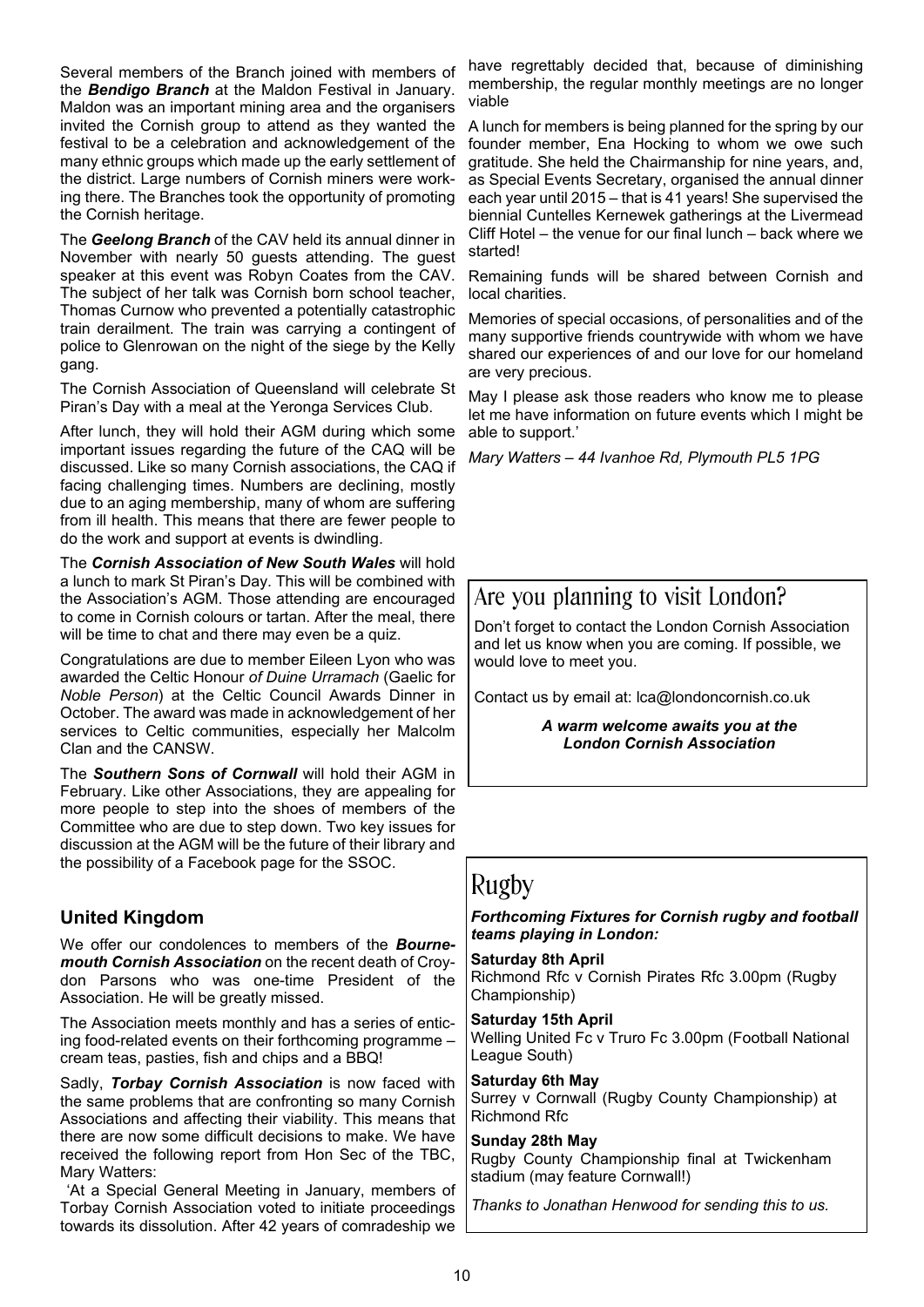## My Meanderings...

As you know I have given up as Membership Secretary have been discovered by experts, which could be sparking following my wife's stroke at the end of August and her eight weeks in hospital. She is making slow progress and is now home where we have carers in four times a day.

I now call this 'My Meanderings' and, although I am no longer the membership Secretary, I still include a reminder that subscriptions are due on 1st April. Every year a number of members seem to forget and embarrassingly, have to be chased. Please support our new Membership Secretary, Carol Goodwin. If you have any questions regarding Membership, please don't hesitate to contact Carol, her address and telephone number is elsewhere in this Newsletter.

[And on the website www.londoncornish.co.uk]

Also, it would be greatly appreciated if you could direct anyone you know who is of Cornish decent or who has an interest in Cornwall to the London Cornish Association and encourage them to join.

In previous *Meanderings* I have referred to the Trelawny Club, which was originally for members up to the age of 30, and asked if anybody would like to reform the Club but with a higher age limit. So far there has been no response. If you have thought about it do not hesitate to let me or the Secretary know.

As you have no doubt expected I was going to be looking at many interesting articles in my copy of the 1854 *Geography of Cornwall* to which I have previously referred. There have been so many interesting items in this book which were useful for these *Meandering* over the years. I have also used a copy of *Kelly's Directory of Cornwall*, which was published in 1897 as well as another which was published in 1895. This one said that Ludgvan was one of the most ancient and important manors in West Cornwall.

Looking through another book I came across the following:

*The Cornish people have always been regarded as something of a race apart. One reason for this, of course, is their Celtic nationality, the other is the distance which separates them from the great towns 'up the country'. But Cornwall is not only remote, the character of its countryside is widely different from that of most other English counties. Its real wealth, as the old people knew it, lay neither in catering for visitors nor even in the cultivation of its soil, but in searching for metals beneath the hills and fishing the waters around its shores.*

*Hence it is not surprising that the majority of Cornishmen in the past turned either to the mine or the sea as a means of gaining a livelihood. As the business of mining became more complicated and machinery was required, many of the most gifted Cornishmen began to devote their attention to the study of science and engineering. Similarly, from among the sea-going population, there came a famous group of sailors and explorers.*

Strangely enough in a recent newspaper there was a headline *There's lithium in them thaar Cornish hills*. Cornwall is on course for a billion-pound mining revolution under plans to make it Europe's sole producer of one of the world's most valuable metals. Huge reserves of lithium in hot springs deep below the county's craggy landscape

a frantic 'gold rush' among investors. Incidentally, high levels of lithium were identified in the water in Cornish mines in the 19th century, but there was no market for it at that time. Today lithium has been made more valuable with the development of the lithium ion batteries that we use in our mobile phones and also in electric cars. Can this be pumped out rather than digging new mines?

A company called Cornish Lithium has revealed plans to explore vast swathes of lithium deposits around Camborne and Redruth and the village of St. Day. This has raised hopes of a new 'industrial revolution' almost a decade after the last Cornish tin mine closed.

Previous Meanderings have hopefully raised your Cornwall memories and given further thoughts on Cornwall, perhaps with reminders of your childhood days. I remember as a schoolboy going with my parents for picnics on the beach at Hayle. We walked from our home near Ventonleage, across the Recreation Ground up the hill towards Phillack. At the top of the hill we crossed a stone stile and carried on across the Towans through the sand dunes and small valleys onto the dunes that led down to the beach where we sat and had our picnic. We did not go out into the middle of the beach apart from going down to the sea for a swim. On one occasion, when we were in the sea, we saw some aeroplanes fly over towards St. Ives and suddenly there were flames, smoke and bangs at St. Ives. We realised that these were German planes and under instructions from my father we hurried back to the sand dunes to take cover and be hidden.

On another occasion, we witnessed a twin-engine plane which I believe may have been a Wellington Bomber, come very low across the sea. It slid onto the beach near the Hayle river estuary and disappeared out of our view behind the Black Cliffs of Rivera Towans. Fortunately, it did not go into the minefield that was near the river estuary, although we found out that it got very close.

I used to enjoy walking across the Towans but have not done it for many years. Of course there were areas out of bounds such as the Rifle Range which, some years after the war, became a caravan site.

What did you do in your school days or, perhaps, in your early working days, in that marvellous county of Cornwall? We all remember going to school and you can probably remember all your school teachers and their names (including nicknames), also prefects and their nicknames!

Well that is all for now and once more I hope you have found my *Meanderings* to be of some interest.

I wish you all the best for this year and, again I ask you to see what you can do to support the the London Cornish Association.

*Kernow bys vyken*

*Graham Pearce*